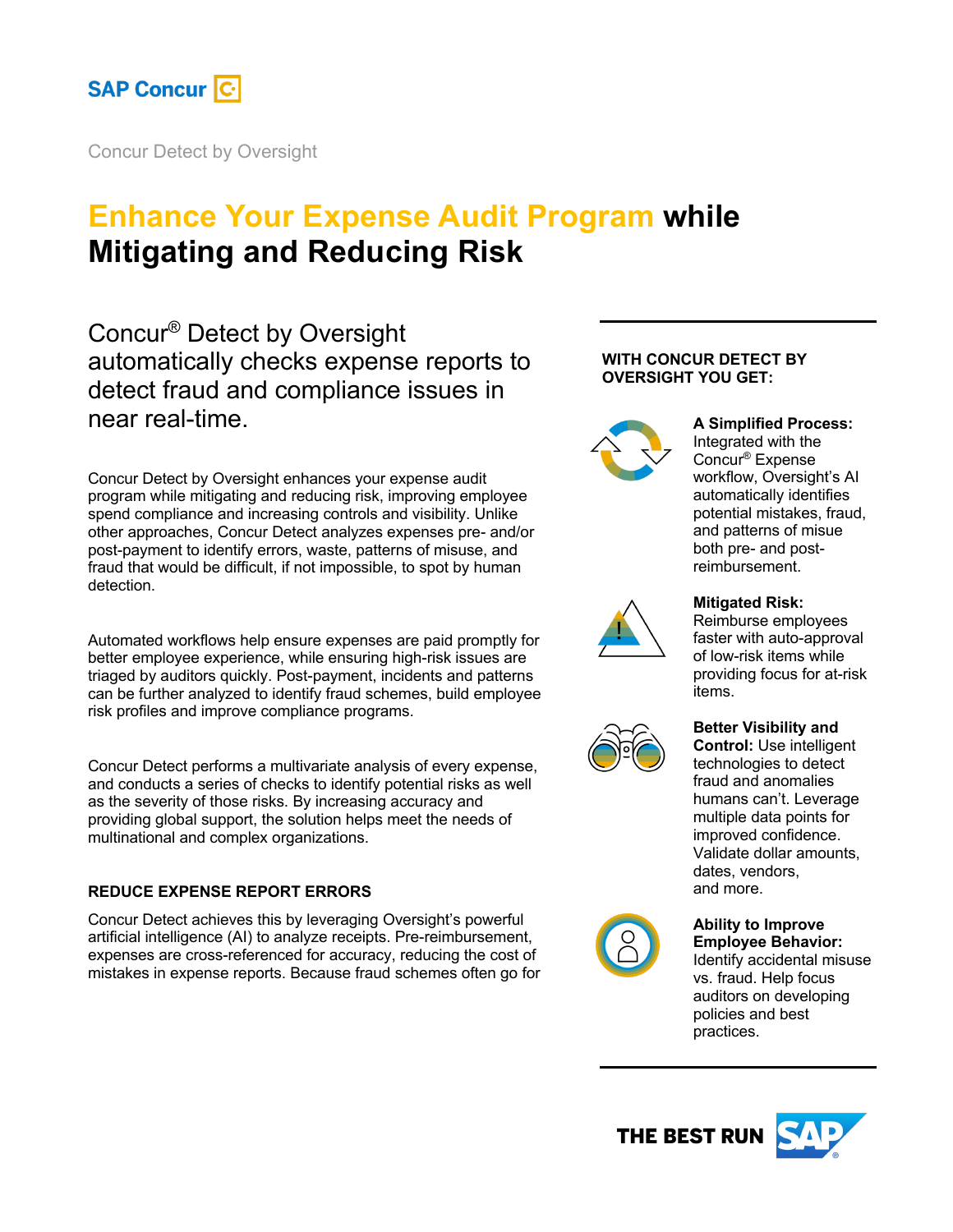years undetected, post-reimbursement analysis helps uncover patterns of misuse.

### **ANALYZE EXPENSE REPORTS AND ONLY REVIEW THOSE THAT ARE DEEMED RISKY**

Concur Detect is able to capture errors and fraud that humans can't see, by detecting patterns and anomalies. AI technology leverages data from previous receipts and similar expenses to check that expense claims are legitimate — and it can spot suspicious behavior by repeat offenders.

# **EFFICIENT USE OF AUDITORS' TIME**

Using Concur Detect to conduct initial investigations on all expense reports reduces time you spend on audits. Only high-risk expense reports are routed to your team, and there's no more waiting to receive audits from human auditors. Concur Detect also tracks incidents against your employee base, so you can isolate repeat offenders from users who made innocent mistakes. These features free Travel and Expense staff for more strategic tasks and help them better manage erroneous and fraudulent claims.

# **About SAP Concur**

SAP Concur is the world's leading brand for integrated travel, expense, and invoice management solutions, driven by a relentless pursuit to simplify and automate these everyday processes. The highly-rated SAP Concur mobile app guides employees through businesstrips, charges are directly populated into expense reports, and invoice approvals are automated. By integrating near real-time data and using AI to analyze transactions, businesses can see what they're spending and avoid possible blind spots in the budget. SAP Concur solutions help eliminate yesterday's tedious tasks, make today's work easier, and support businesses to run at their best. Learn more at concur.com or the SAP Concur blog.

## **ADVANTAGES OF CONCUR DETECT BY OVERSIGHT:**



**Global:** Because of its high-context approach, Concur Detect by Oversight enables organizations with high volumes of expenses around the globe to prioritize exceptions based on confidence and potential impact.



**Comprehensive:** By leveraging a variety of indicators and analyzing prior behavior, Concur Detect by Oversight goes beyond generating threshold-based exceptions.



**Flexible:** Concur Detect by Oversight allows organizations to make fine-tune adjustments that are right for their business. Plus, with strong pre- and postpayment approach, you can manage risk comprehensively with greater flexibility.